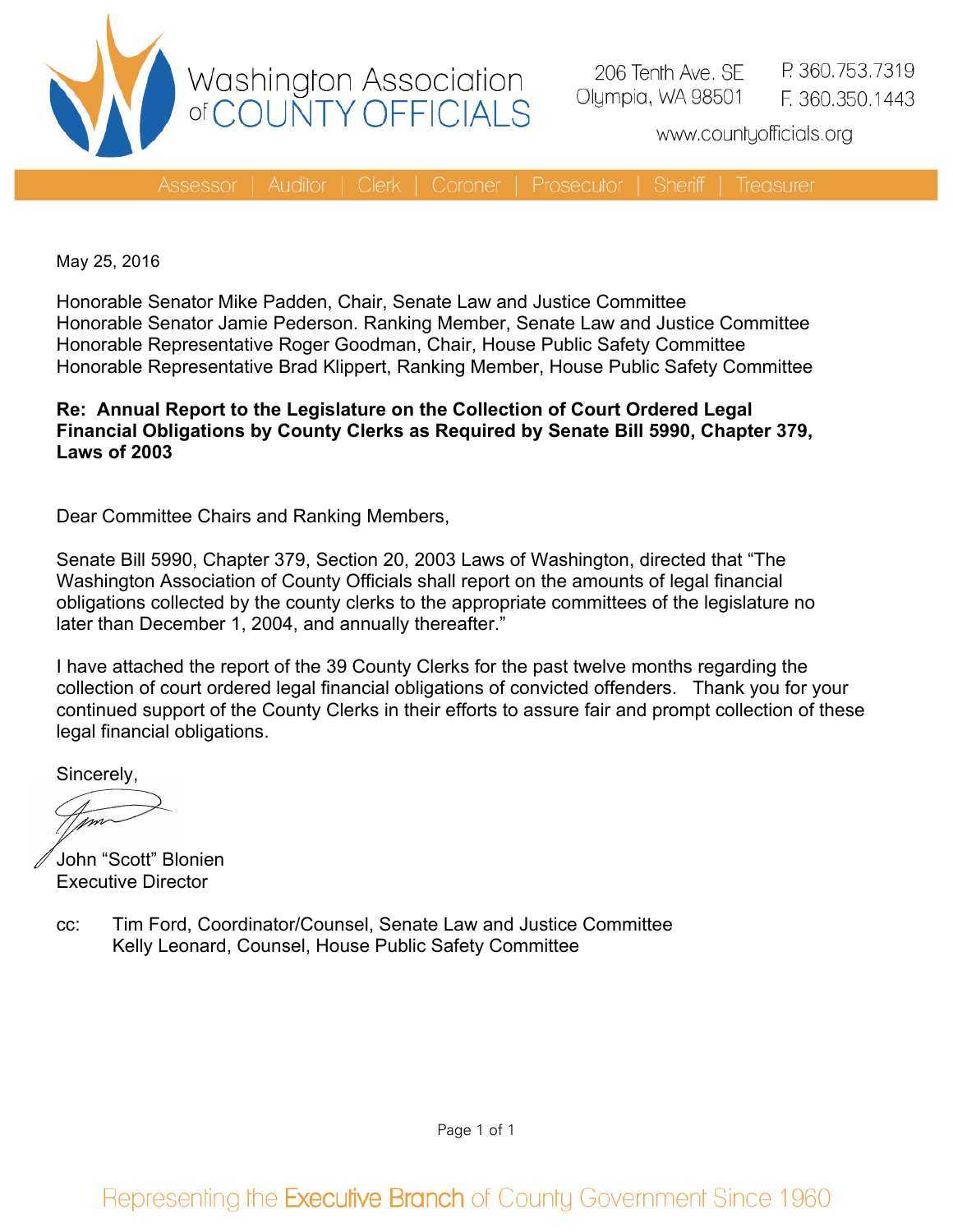

**WASHINGTON STATE ASSOCIATION OF COUNTY CLERKS** 

Kim Morrison, President Chelan County Clerk 350 Orondo, Suite 501 Wenatchee, WA 98801-2885 509-667-6470 kim.morrison@co.chelan.wa.us

May 18, 2016

**RE:** 2015 Report to the Washington State Legislature on the Fiscal Impact of ESSB 5990

Dear Legislators:

On behalf of the Washington State Association of County Clerks (WSACC), I am pleased to transmit the Report to the Washington State Legislature on the Fiscal Impact of ESSB 5990, the annual report of legal financial obligations (LFOs) collections by the County Clerks.

Since County Clerks took responsibility for LFO collection in 2003, state funding for collections has decreased by 48.5 percent, severely impacting the work of collections. Crime Victims' Funds, State Revenue and County Cost Recoupment all increased initially; however, those all began declining significantly once regular monthly billing to defendants was discontinued by the Administrative Office of the Courts (AOC) in 2009 due to budget cuts.

Restitution and interest paid to crime victims has increased by 65.6 percent since County Clerks have managed LFO collections.

Please feel free to contact me at 509-667-6470 should you have questions or need more information.

Very truly yours,

WASHINGTON STATE ASSOCIATION OF **COUNTY CLERKS** 

 $\gamma$ m $\eta$ liniuss

Kim Morrison, President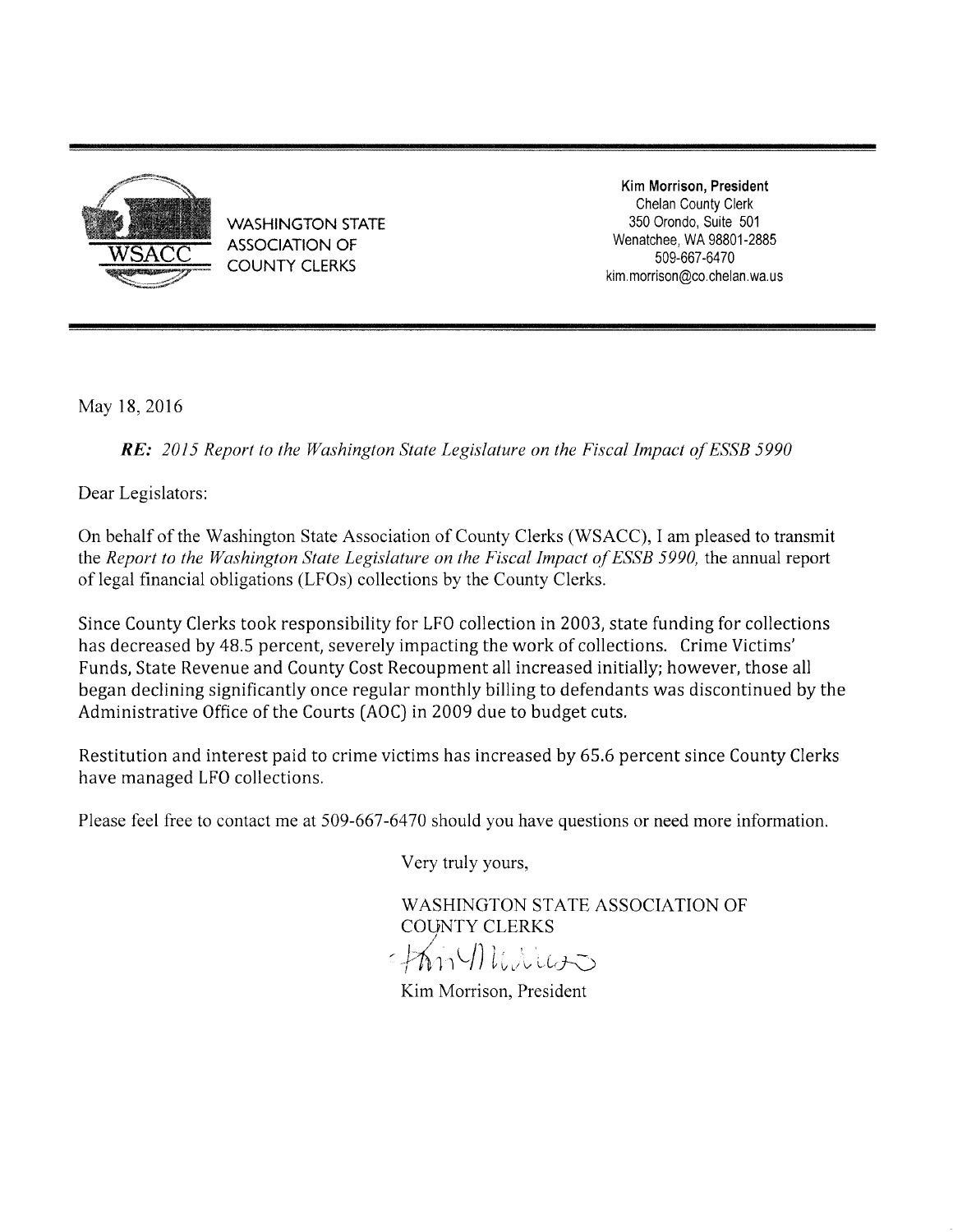# 2015 Report to the

 $\sim 1000$ 

المتحاف والأمعين وليتحدث

### **Washington State Legislature**

on the

## **Fiscal Impact**

of

## ESSB 5990, or

### Chapter 379, Laws of 2003

and

#### SSB 5256, or

### Chapter 362, Laws of 2005

The Washington Association of County Officials, For The Washington State Association of County Clerks December, 2015

> **Report Prepared by** Joel McAllister **Finance Division Manager** King County Clerk's Office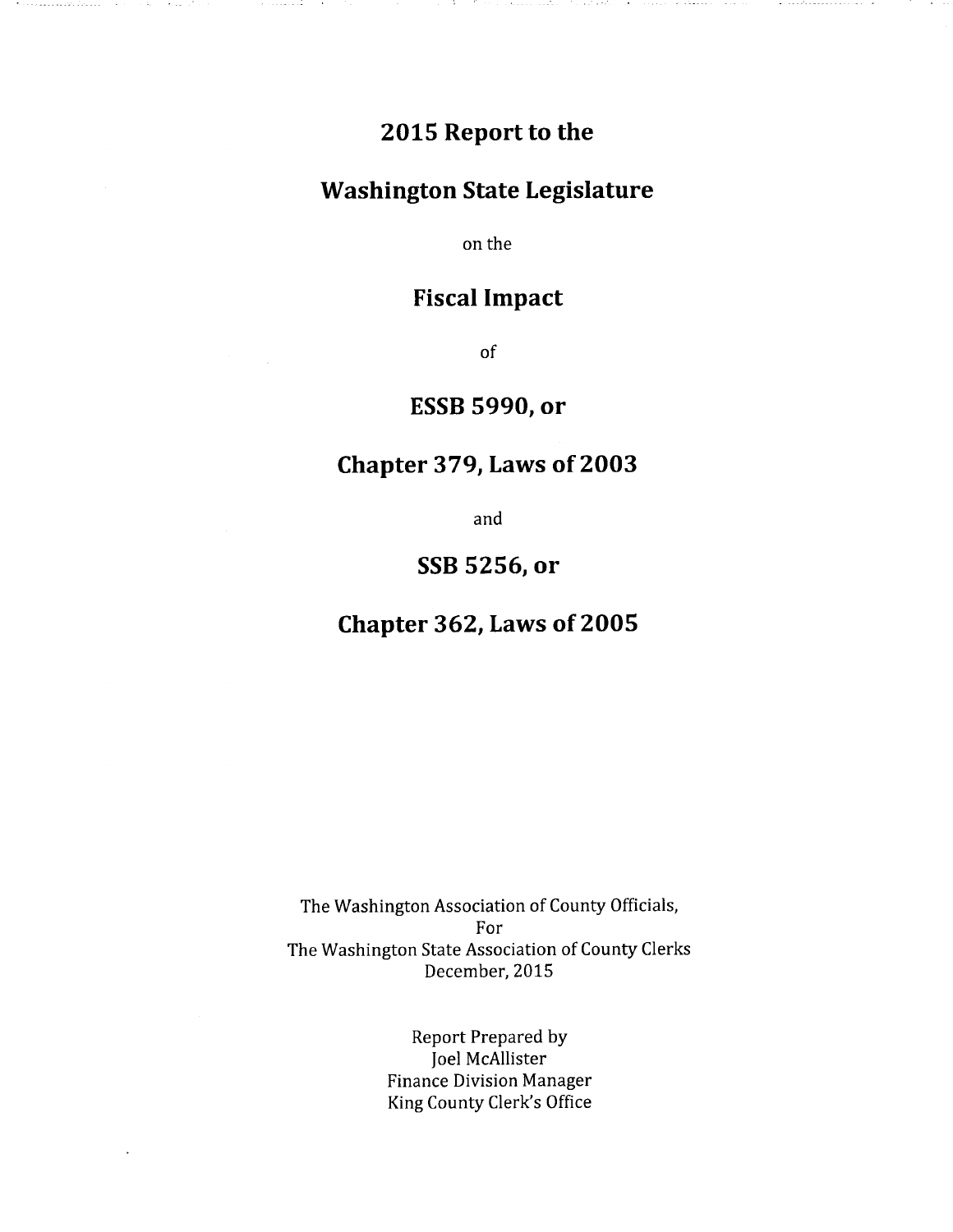Engrossed Substitute Senate Bill 5990 was passed by the Washington State Legislature during the 2003 regular session, and became law on October 1, 2003. Section 20 of the bill added a new section, RCW 36.23 and reads in part: "The Washington Association of County Officials shall report on the amounts of legal financial obligations collected by the County Clerks to the appropriate committees of the legislature no later than December 1, 2004, and annually thereafter." Following is the twelfth such annual report.<sup>1</sup>

The following chart summarizes adult legal financial obligation (LFO) collections and funding state-wide for the period starting in 2003. Figures for 2015 are annual projections, based on actual collections for the first nine months of the calendar year.

Some key points derived from this data are that while annual state funding has been reduced by 48.5 percent, total collections have increased 39.6 percent, and restitution and interest paid to crime victims has increased by 65.6 percent. Other funding components collected, namely Crime Victims' Funds, State Revenue and County Cost Recoupment all increased initially; however, those all began declining significantly once regular monthly billing to defendants was discontinued by the Administrative Office of the Courts (AOC) in  $2009.<sup>2</sup>$ 

 $1-\delta$ 

<sup>&</sup>lt;sup>1</sup> The stated intent behind Chapter 379, Laws of 2003, sections 13-27 was: "The legislature intends to revise and improve the processes for billing and collecting legal financial obligations. The purpose of sections 13 through 27, chapter 379, Laws of 2003 is to respond to suggestions and requests made by county government officials, and in particular county clerks, to assume the collection of such obligations in cooperation and coordination with the department of corrections and the administrative office for [of] the courts. The legislature undertakes this effort following a collaboration between local officials, the department of corrections, and the administrative office for [of] the courts. The intent of sections 13 through 27, chapter 379, Laws of 2003 is to promote an increased and more efficient collection of legal financial obligations and, as a result, improve the likelihood that the affected agencies will increase the collections which will provide additional benefits to all parties and, in particular, crime victims whose restitution is dependent upon the collections." [2003 c 379 § 13.]; However, in Chapter 106, Laws of 2011, with a stated intent of removing barriers to reintegration, the legislature removed the statutory requirement that obligors be billed monthly on their outstanding LFOs.

<sup>&</sup>lt;sup>2</sup> Items included in the category labeled "County Recoupment" include all amounts going to the county, including the county CX fund, the court current expense fund, local drug, cleanup and lab funds, and local fines and penalties. Revenue items included in the category labeled "State Revenue" include all revenues going to the state Public Safety and Education Accounts (State General Funds 40 and 54), the state Judicial Information System (IIS) account, crime lab funding, the state DNA account, various wildlife related penalties, and the state Indigent Defense fund.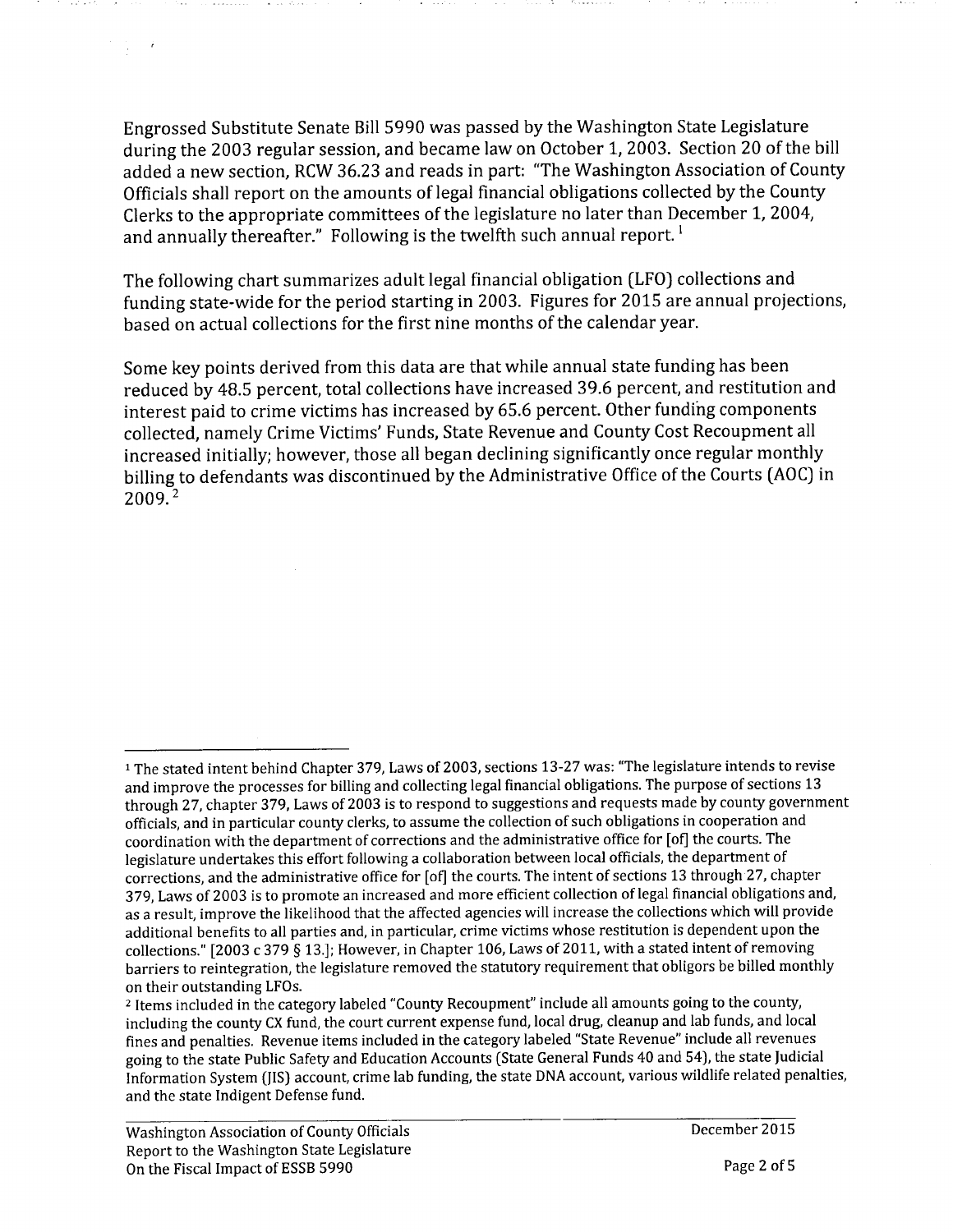

The following figures detail revenue to the state and how that corresponds with LFO billing frequency: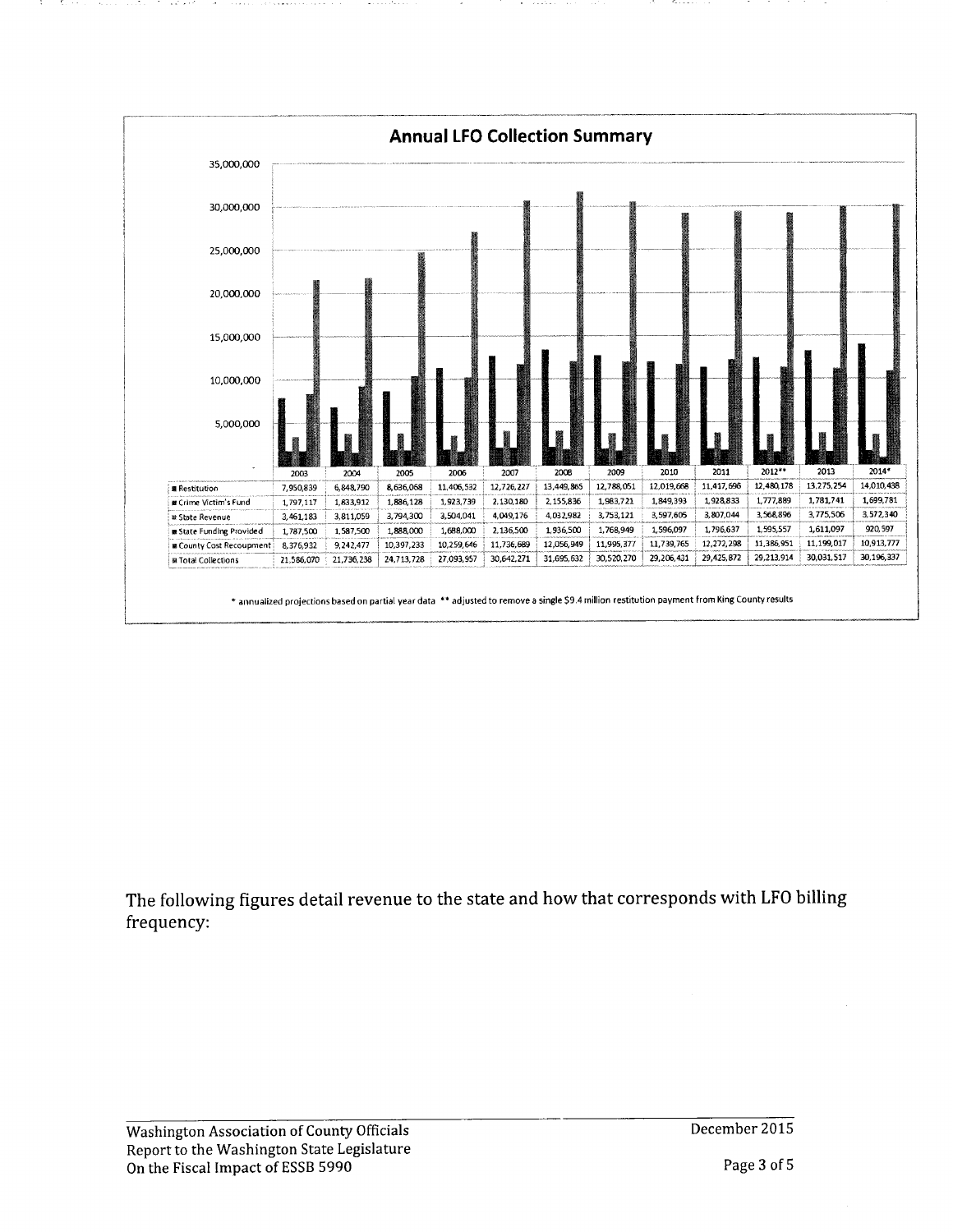|                                                     | State     | <b>Billing</b>   |
|-----------------------------------------------------|-----------|------------------|
|                                                     | Revenue   | <b>Frequency</b> |
| 2003                                                | 3,461,183 | Monthly          |
| 2004                                                | 3,811,059 | Monthly          |
| 2005                                                | 3,794,300 | Monthly          |
| 2006                                                | 3,504,041 | Monthly          |
| 2007                                                | 4,049,176 | Monthly          |
| 2008                                                | 4,032,982 | Monthly          |
| 2009                                                | 3,753,121 | Every/Other      |
| 2010                                                | 3,597,605 | Every/Other      |
| 2011                                                | 3,807,044 | Every/Other      |
| 2012                                                | 3,568,896 | Every/Other      |
| 2013                                                | 3,775,506 | Every/Other      |
| 2014                                                | 3,676,702 | Every/Third      |
| 2015*                                               | 4,046,189 | Every/Third      |
| * annualized projections based on partial year data |           |                  |

State revenue had increased by more than 17.5 percent as of calendar year 2008. Billing frequency was reduced to once every-other month in October, 2009. This corresponds with a decline in revenue to the state of nearly 11 percent by the end of 2010. The amount of revenue lost to the state during 2009 and 2010, when compared to what was collected in 2007 and 2008, is nearly exactly equal to the amount AOC saved by reducing the billing frequency.

In April, 2014, the billing frequency was further reduced to just once per quarter. As evidenced by another decline in state revenue of nearly 8.9 percent in 20014, it appears that once again this will be borne out to be a poor choice. This demonstrates that the net effect of reducing expenditures on billing defendants is that the state does not save any money when considering the corresponding revenue lost. While revenue to the state appears to be recovering during 2015, it would undoubtedly be considerably higher if defendants were still receiving regular monthly billings.

Funding to support collections work in Clerk's Offices was recently reduced by the legislature by 50 percent. This funding helps to pay for the staff who perform collections work. It is these staff who work with defendants to establish payment plans that are achievable, so that defendants will be motivated to comply and successfully re-enter our society. This important work takes time and staffing resources. If no provision is made for Clerks to have adequate staffing resources, they cannot continue this work.

Total collections have increased by nearly 40 percent since this work was transferred from the Department of Corrections (DOC) to the Clerks. The state is paying far less currently to support the collection of LFOs than it did when DOC conducted this work. While it is not likely feasible to transfer this work back to DOC, as DOC no longer has any mechanism in